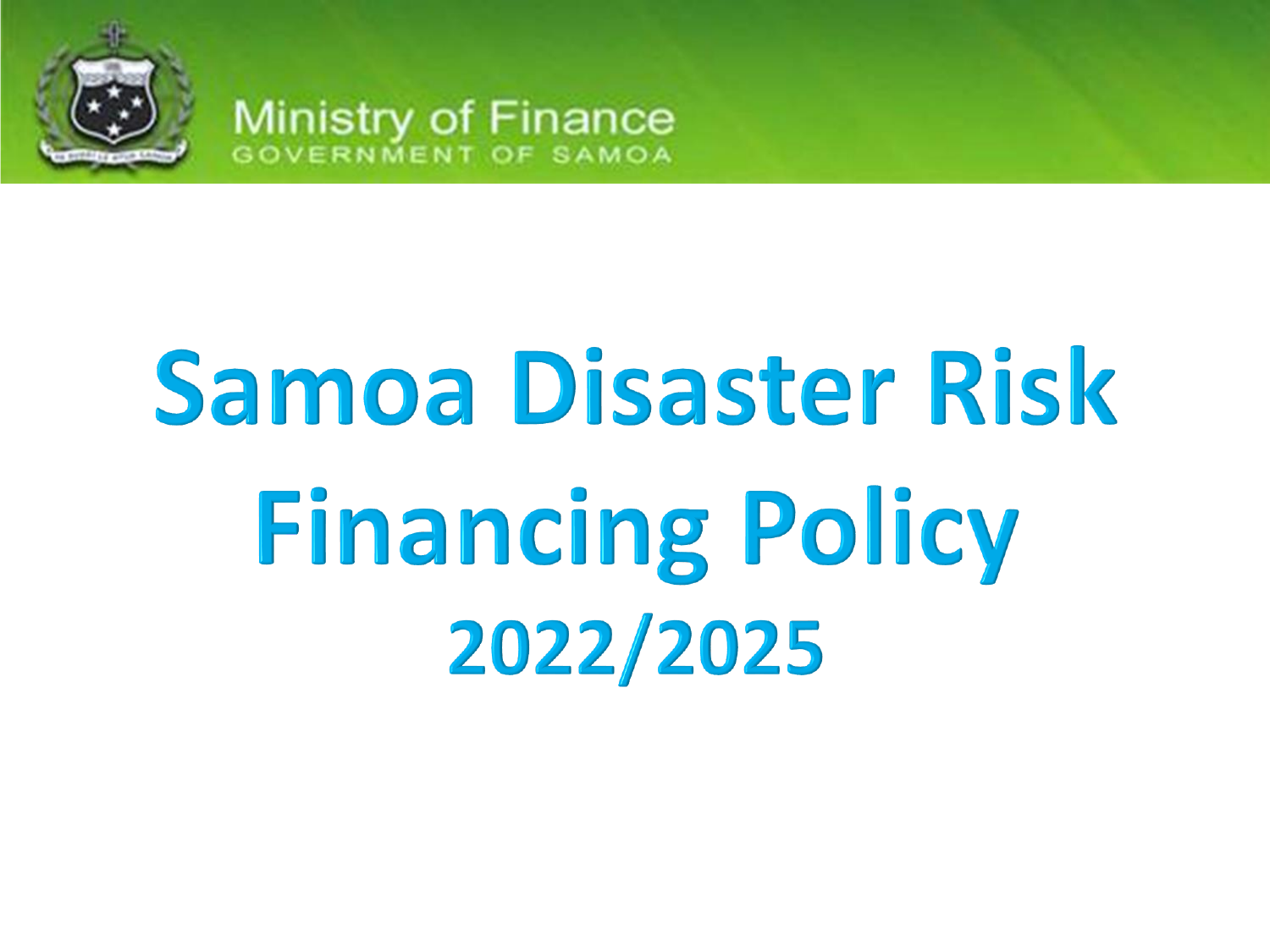

# **Rationale Context and Rationale for development of DRFP**

- Policy needed because of Samoa's high vulnerability to climate and disaster risk
- To assist in understanding, assessing and planning for natural disasters
- Provides a framework to protect the economy and people from adverse impacts of disasters through a set of disaster risk financing instruments
- Contribute to an improved Climate and Disaster Resilience response as highlighted in the PDS 2021/22 – 2025/26
- Part of the policy actions for the World Bank Budget Support (and part of the Joint Policy Action Matrix)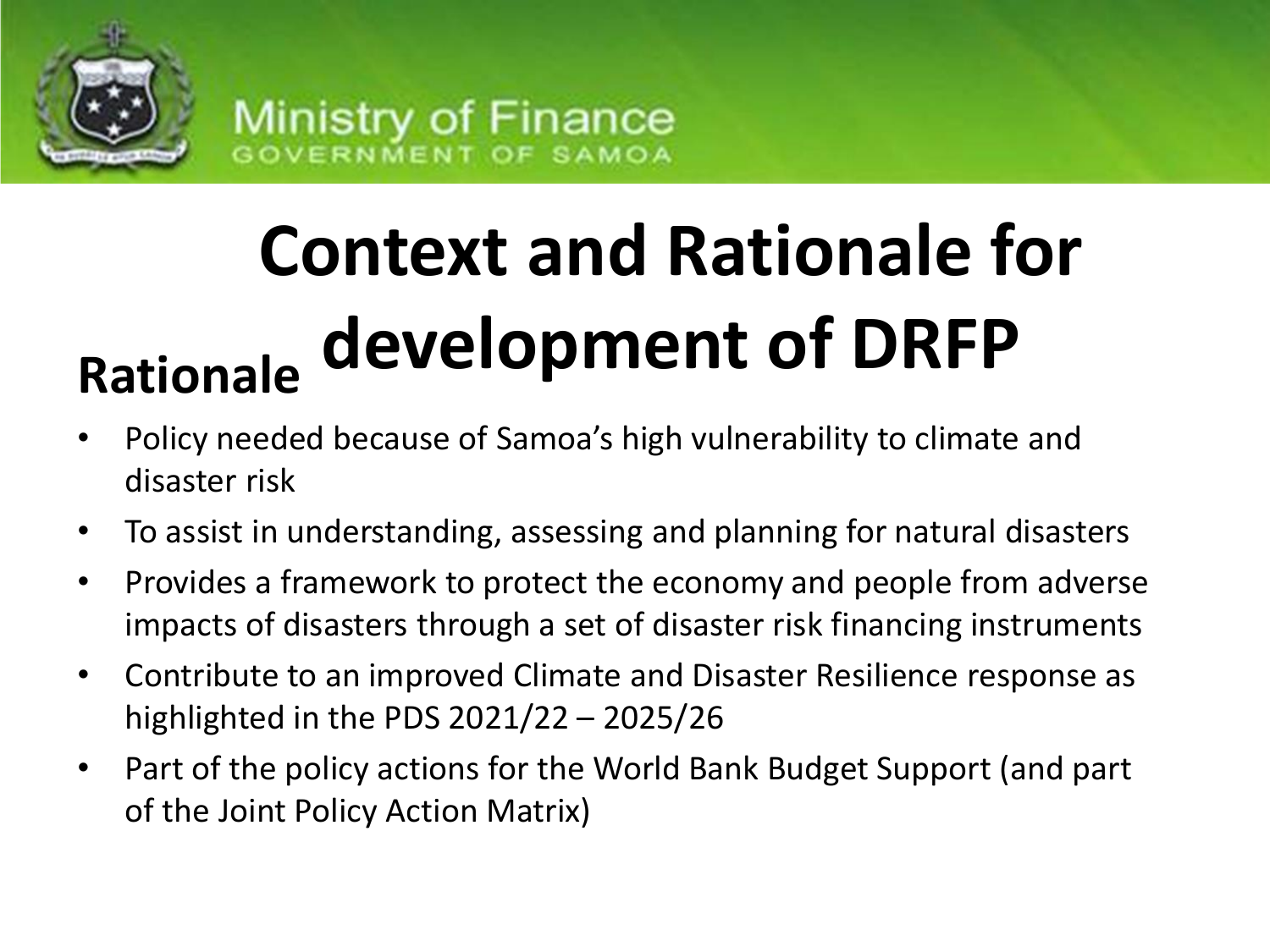

# **Main sections of the Policy**

- Samoa's Disaster Risk Profile
- Institutional and Legal Framework
- Strategic Framework for Disaster Risk Financing
- Disaster Risk Financing Instruments
- Strategic Priorities under the policy
- Implementing the Policy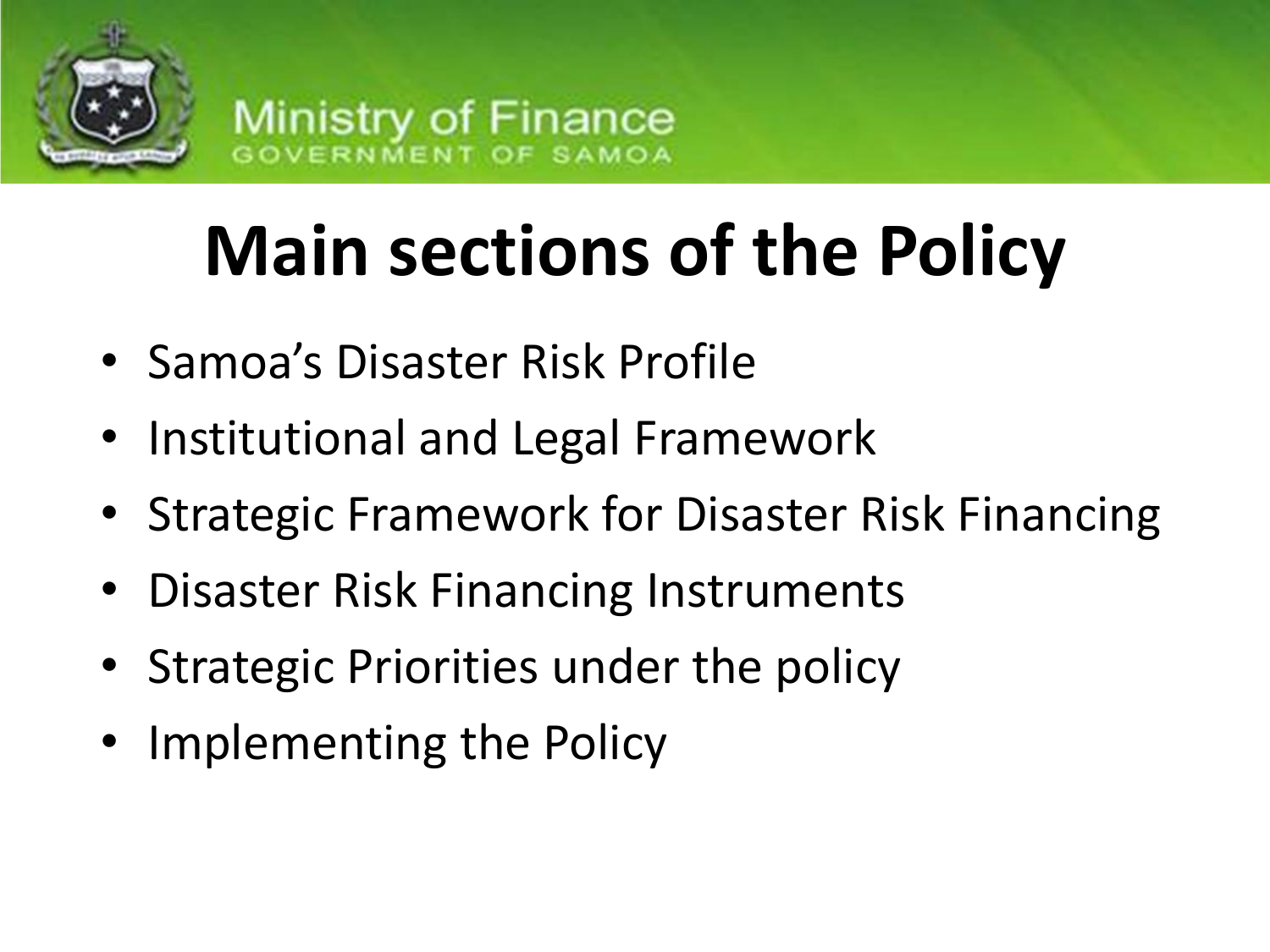

### **Samoa's disaster risk profile**

- Samoa faces average annual losses of up to **US\$10m**, from tropical cyclone (TC) and earthquake/tsunami (EQ/TS) events.
- **Emergency losses** account for **US\$2.3m** of this figure. Emergency losses could be as high as US\$35m for a 1-in-100 year event for TC and EQ.

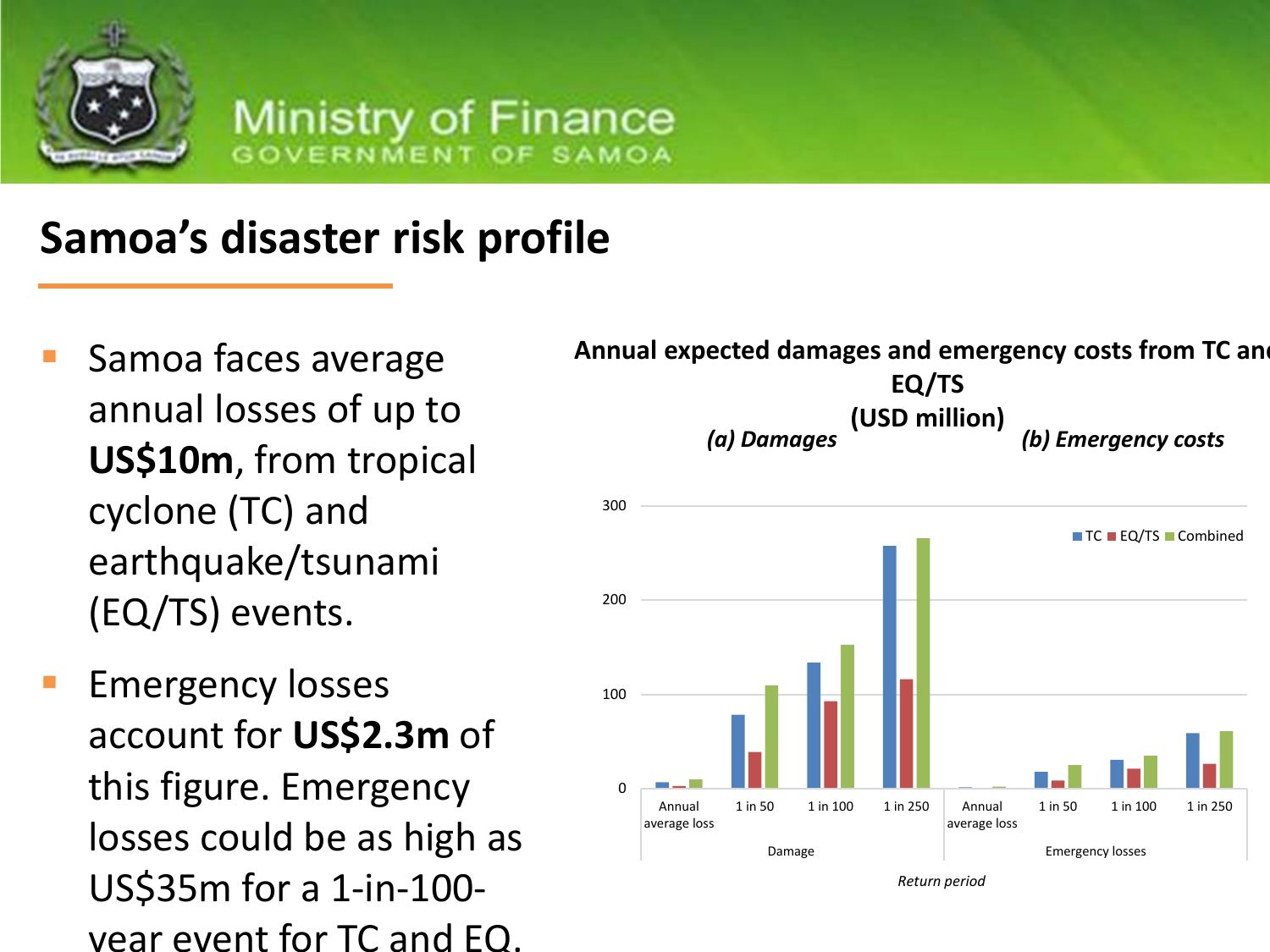

### **Institutional and Legal Framework**





PATHWAY FOR THE **DEVELOPMENT OF SAMOA** 

FY2021/22 - FY2025/26

**ALL** 

#### **Finance Sector Plan**

**Community Integrated Management Plans**

**District Development Plans**

**INSURANCE ACT 2007**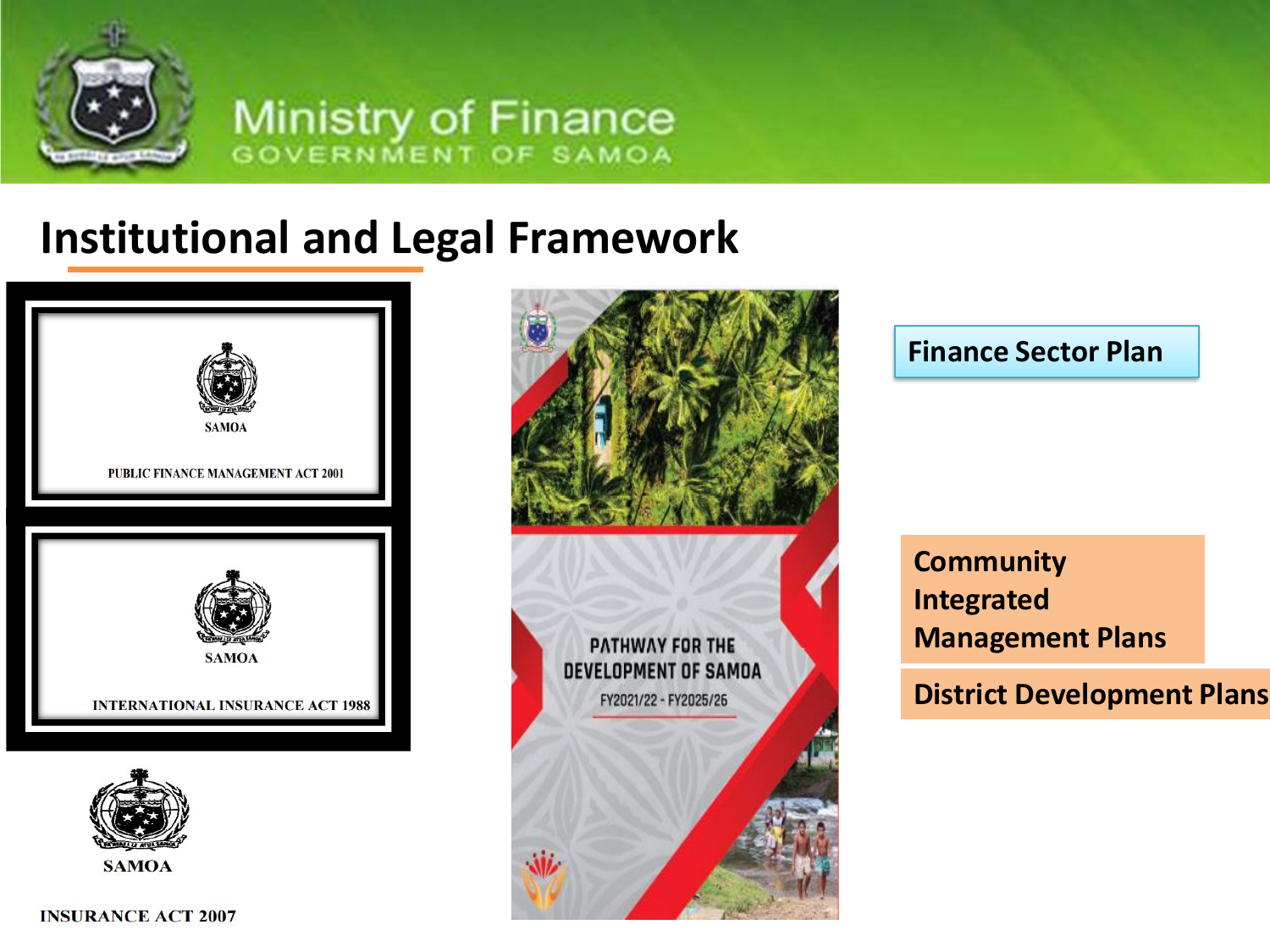

### **Core Principles for DRF Framework**



#### **Disbursement of Funds**

How money reaches beneficiaries is as important as where it comes



#### **Risk Layering**

No single financial instrument can address all risks.



#### **Data & Analytics**

Sound financial decisions require the right financial information and



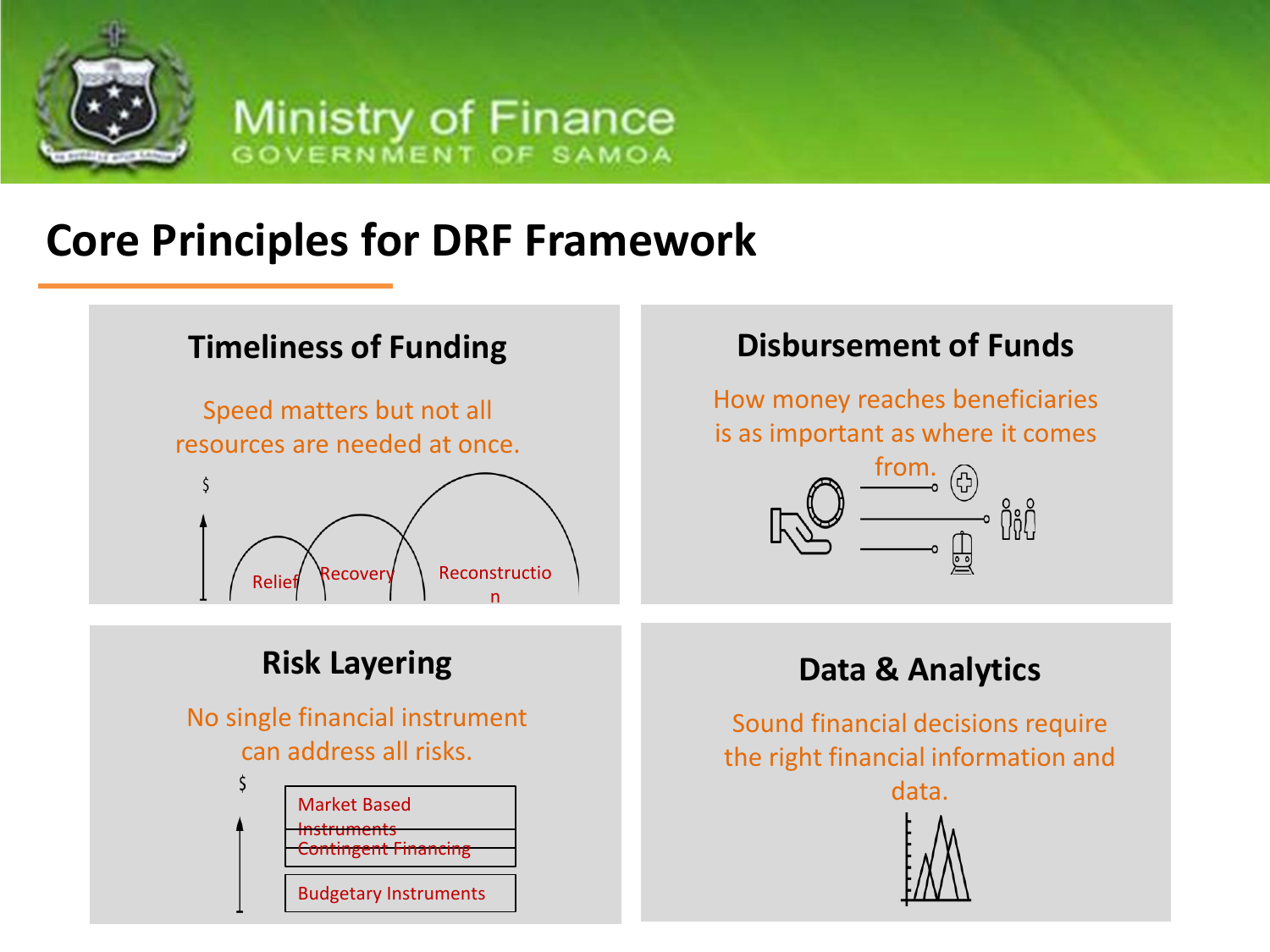

### **DRF Principle | Risk**

#### Multiple financial instruments for events of different frequency and severity

laye<sup>r</sup>ing frequency/ MARKET-BASED INSTRUMENTS MARKET-BASED INSTRUMENTS **High** severity **Insurance of Insurance of Sovereign Risk Transfer** International Assistance (uncertain) international Assistance (uncertain **public assets private sector**FINANCING **Contingent Credit Post-disaster Credit** BUDGETARY<br>INSTRUMENTS INSTRUMENTS BUDGETARY **Budget Provisions / Reserves High** frequency/ EMERGENCY FUNDING RECONSTRUCTION **Low** severity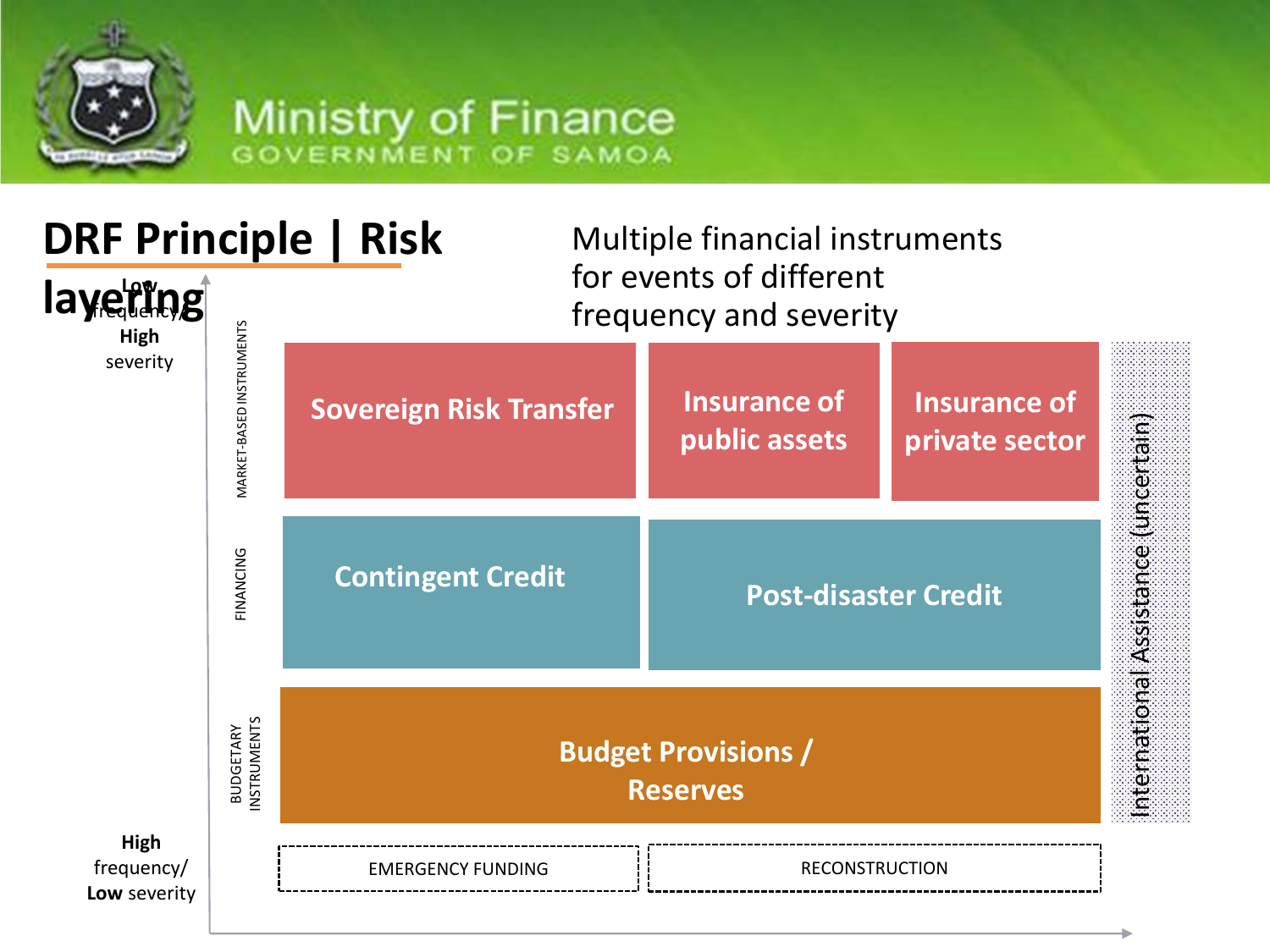

### **Current DRF instruments available to the Government of Samoa**

| <b>Disaster risks</b> | <b>Instruments</b>                    | <b>Maximum amount</b><br>available per year<br>(US\$ million) |
|-----------------------|---------------------------------------|---------------------------------------------------------------|
|                       | High risk layer  PCRAFI insurance     | 10.5                                                          |
| Medium risk<br>layer  | Contingent credit/grant<br>line (ADB) | 10                                                            |
|                       | Cat-DDO (World Bank)                  | 10                                                            |
| Low risk layer        | CERC*                                 | 0.5                                                           |
|                       | Unforeseen payment line               | $8.4**$                                                       |
| <b>Total</b>          |                                       |                                                               |

*\* Contingency emergency response component included in IDA funded projects*

*\*\* 3% of total expenditure, 2020/21 figure used, exchange rate of 1 USD to 0.4 SAT. Funding on a needs basis. Fund is used for all emergencies not only those related to natural catastrophes*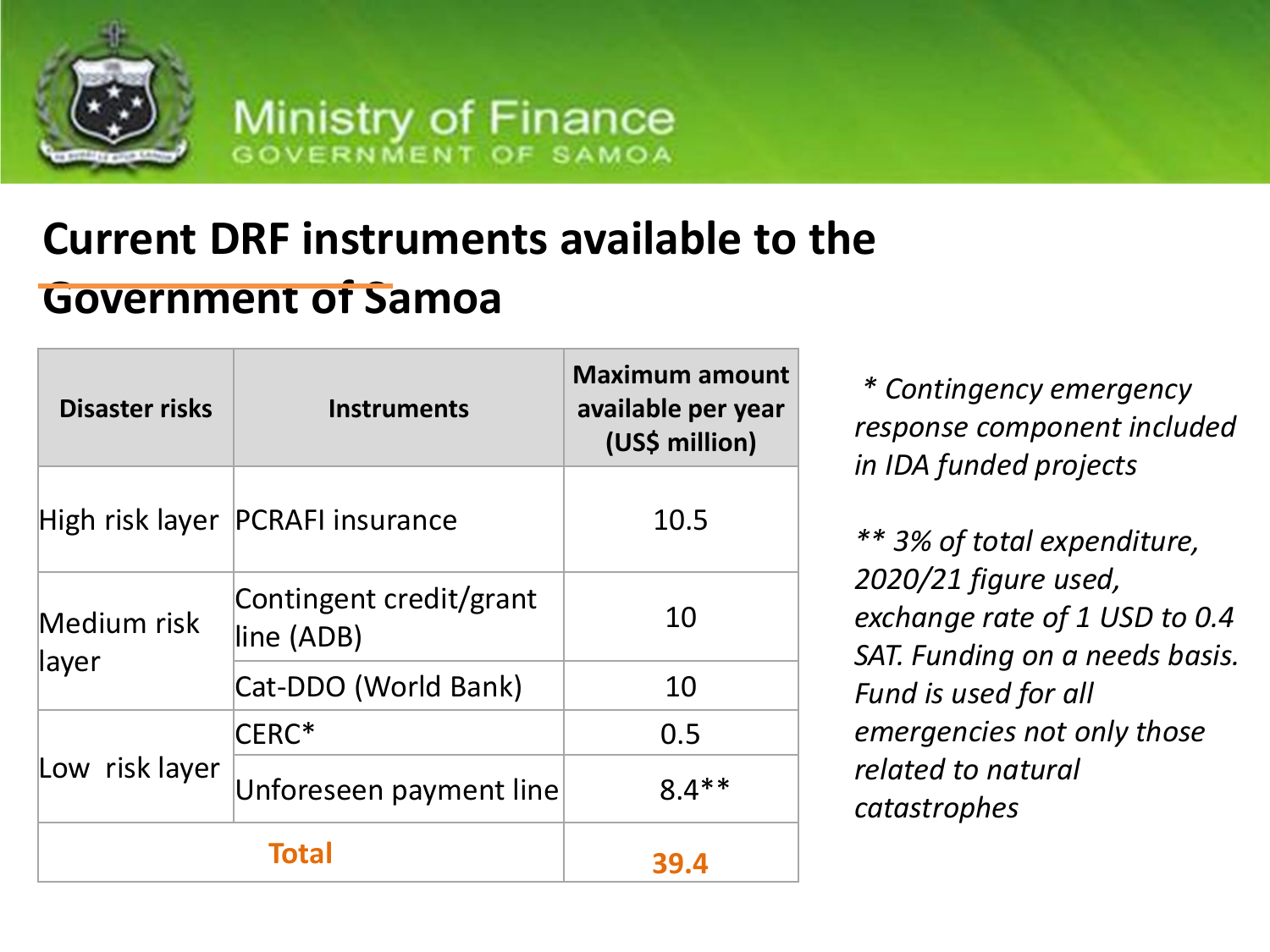

# **Strategic Priorities in the DRF Policy**

- 1) Identify and quantify disaster-related economic and fiscal risks
- 2) National Budget and Planning to be informed by Climate and Disaster Risk analysis
- 3) Explore options to transfer disaster risks to the private sector
- 4) Identify a cost-efficient combination of disaster risk financing instruments each year
- 5) Build institutional capacity on disaster risk financing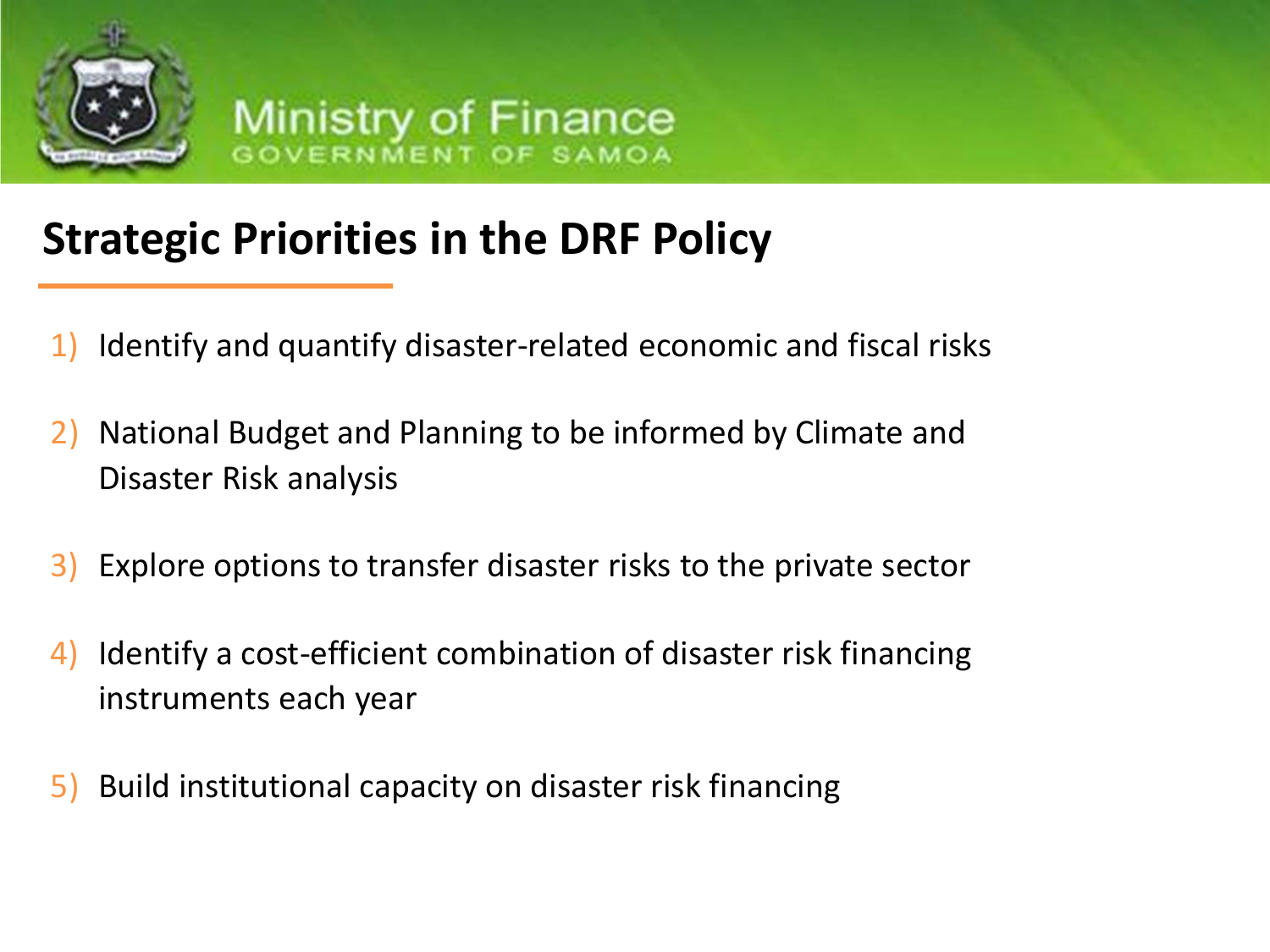

# **Implementing the Policy**

# Priority 1. Identify and quantify disaster related economic and fiscal risks

- Enhance the Public Asset database to improve information on the exposure of public assets to disasters, including infrastructure, public buildings
- Build capacity to understand fiscal and economic risk to inform policy decisions on retention and risk transfer to the market
- Improve understanding of the country's disaster-related contingent liability, including of outputs of available probabilistic catastrophe risk models
- Incorporate updated disaster risk information into economic, fiscal, and investment planning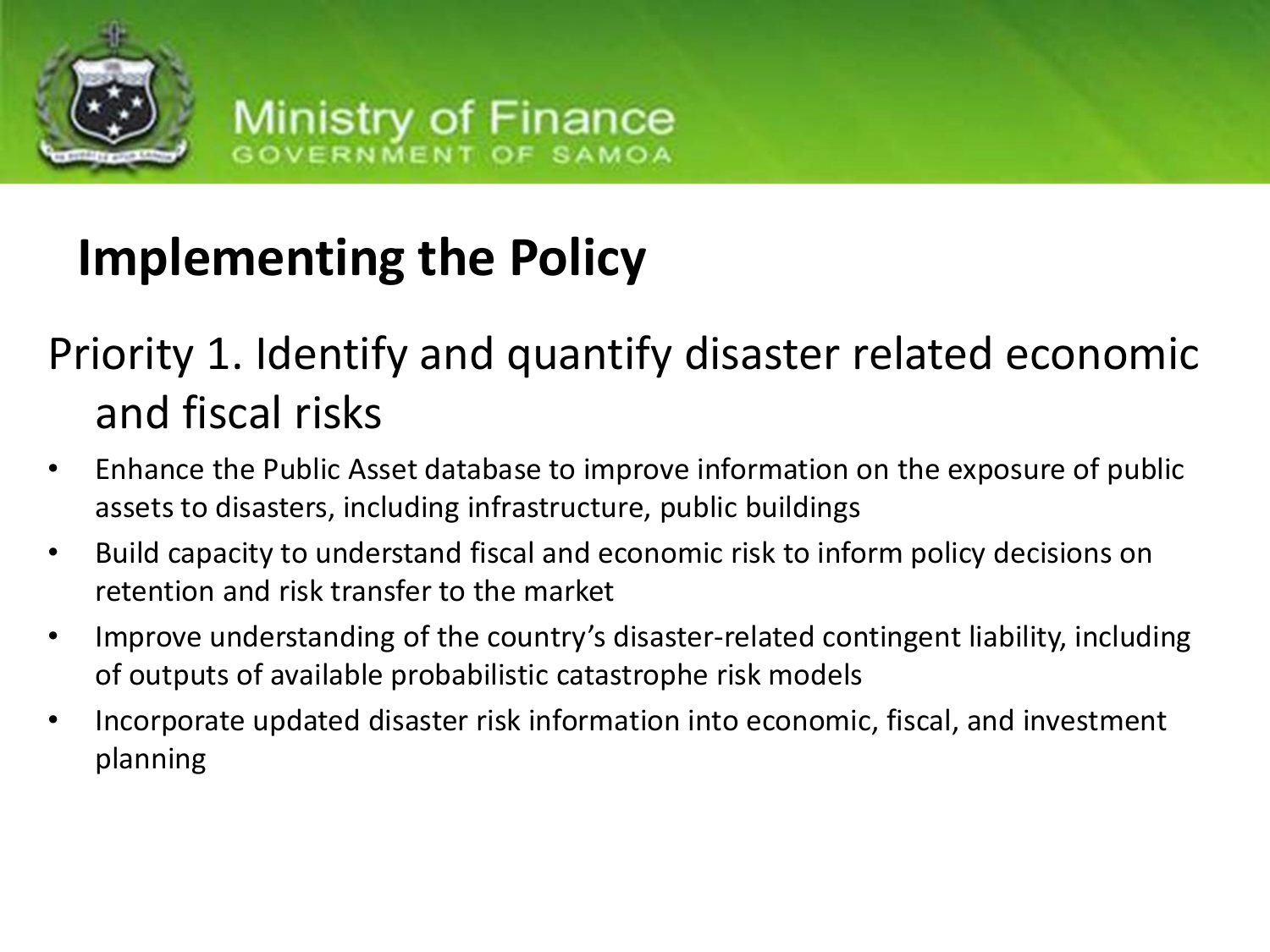

Priority 2. National Budget and Planning informed by Climate and Disaster Risk analysis

• Strengthen reporting of all sources of disaster financing and their use, to strengthen planning and oversight

Priority 3. Explore Options to transfer disaster risks to the private sector

• Conduct an analysis of the current constraints, including legal, regulatory and capacity gaps, in the insurance sector in collaboration with insurance regulator and key private sector

Priority 4. Identify a cost-efficient combination of disaster risk financing instruments each year and report on these

• Set risk financing objectives, including the determination for what type of event and to cover what type of cost (emergency/recovery) contingent financing will be put in place

Priority 5. Build institutional capacity on disaster risk financing

- Strengthen capacity for assessing the relative cost-efficiency of different instruments
- Develop capacity for fiscal and actuarial modeling